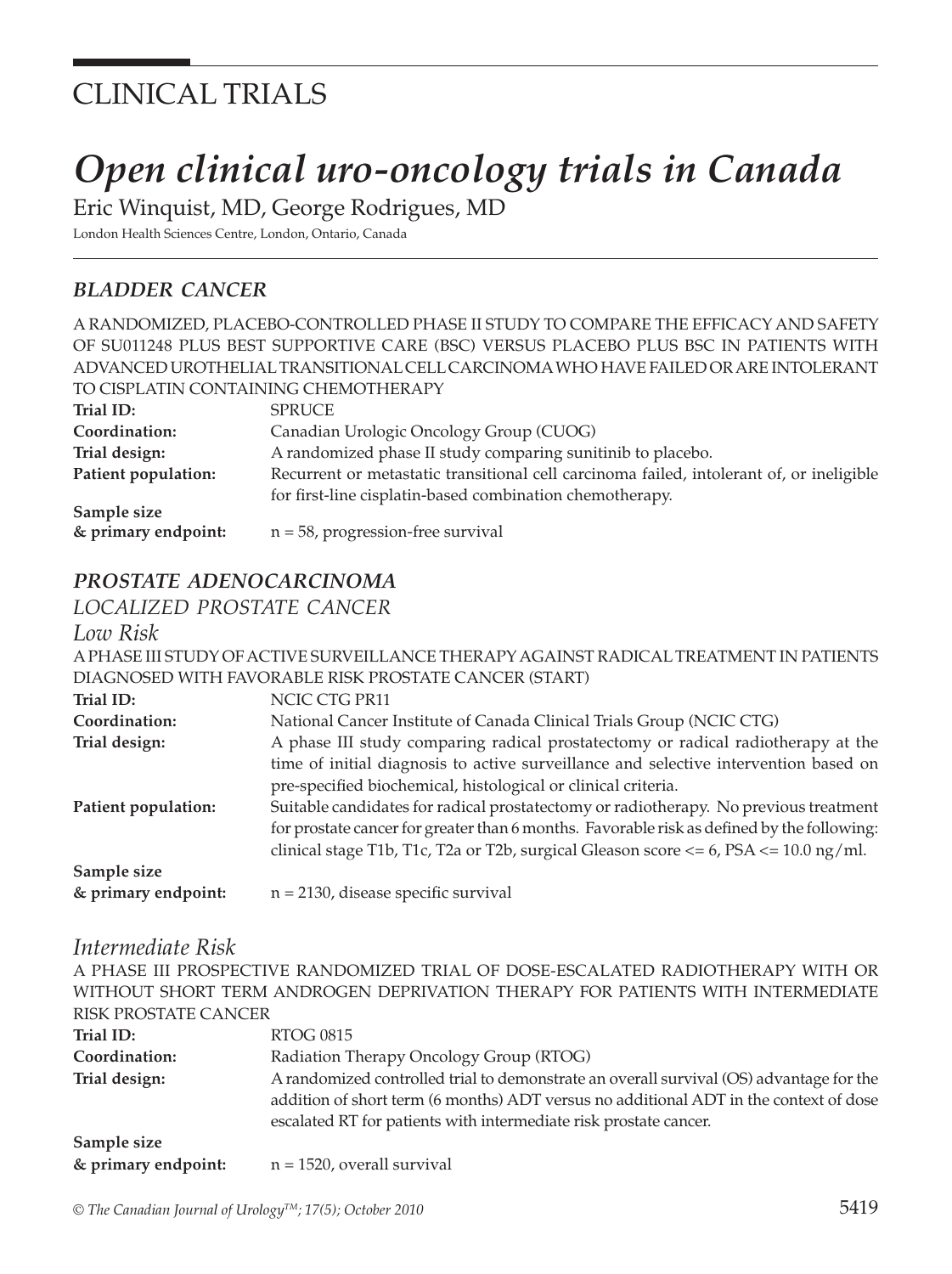Open clinical uro-oncology trials in Canada

#### PROSTATE FRACTIONATED IRRADIATION TRIAL (PROFIT)

| Coordination:<br>Trial design:     | Ontario Clinical Oncology Group (OCOG)<br>A phase III study assessing the relative efficacy of dose-escalated radiation therapy (78 Gy<br>in 39 fractions) versus a hypofractionated course of radiation (6000 Gy in 20 fractions). |
|------------------------------------|-------------------------------------------------------------------------------------------------------------------------------------------------------------------------------------------------------------------------------------|
| Patient population:<br>Sample size | Intermediate-risk prostate cancer.                                                                                                                                                                                                  |
| & primary endpoint:                | $n = 1204$ , biochemical (PSA) failure                                                                                                                                                                                              |

## *High Risk*

RANDOMIZED PHASE III STUDY OF NEO-ADJUVANT DOCETAXEL AND ANDROGEN DEPRIVATION PRIOR TO RADICAL PROSTATECTOMY VERSUS IMMEDIATE RADICAL PROSTATECTOMY IN PATIENTS WITH HIGH-RISK, CLINICALLY LOCALIZED PROSTATE CANCER

| A phase III comparison of neoadjuvant chemohormonal therapy with goserelin or    |
|----------------------------------------------------------------------------------|
| leuprolide for 18-24 weeks with docetaxel IV every 3 weeks for up to six courses |
| followed by radical prostatectomy with staging pelvic lymphadenectomy versus     |
|                                                                                  |
|                                                                                  |
|                                                                                  |
|                                                                                  |
|                                                                                  |

## *POST-RADICAL PROSTATECTOMY*

|                     | RADICALS: RADIOTHERAPY AND ANDROGEN DEPRIVATION IN COMBINATION AFTER LOCAL SURGERY |
|---------------------|------------------------------------------------------------------------------------|
| Trial ID:           | NCIC PR13                                                                          |
| Coordination:       | Intergroup (MRC)                                                                   |
| Trial design:       | Phase III clinical trial with randomizations both for radiotherapy timing, and for |
|                     | hormone treatment duration.                                                        |
| Patient population: | Men who have undergone radical prostatectomy for prostatic adenocarcinoma within   |
|                     | 3 months, post-operative serum PSA less than 0.4 ng/ml. Uncertainty in the opinion |
|                     | of the physician and patient regarding the need for immediate post-operative RT.   |
| Sample size         |                                                                                    |
| & primary endpoint: | $n = 5100$ , disease free survival                                                 |

## *BIOCHEMICALLY RELAPSED PROSTATE CANCER*

A MULTICENTER CLINICAL STUDY OF THE SONABLATE® 500 (SB-500) FOR THE TREATMENT OF LOCALLY RECURRENT PROSTATE CANCER WITH HIFU

| Trial ID:           | FSI-003                                                                                   |
|---------------------|-------------------------------------------------------------------------------------------|
| Coordination:       | Focus Surgery Inc.                                                                        |
| Trial design:       | Single arm phase II.                                                                      |
| Patient population: | Men with locally recurrent prostate cancer following external beam irradiation.           |
| Sample size         |                                                                                           |
| & primary endpoint: | $n = 202$ , absence of biochemical failure and negative prostate biopsy rate at 12 months |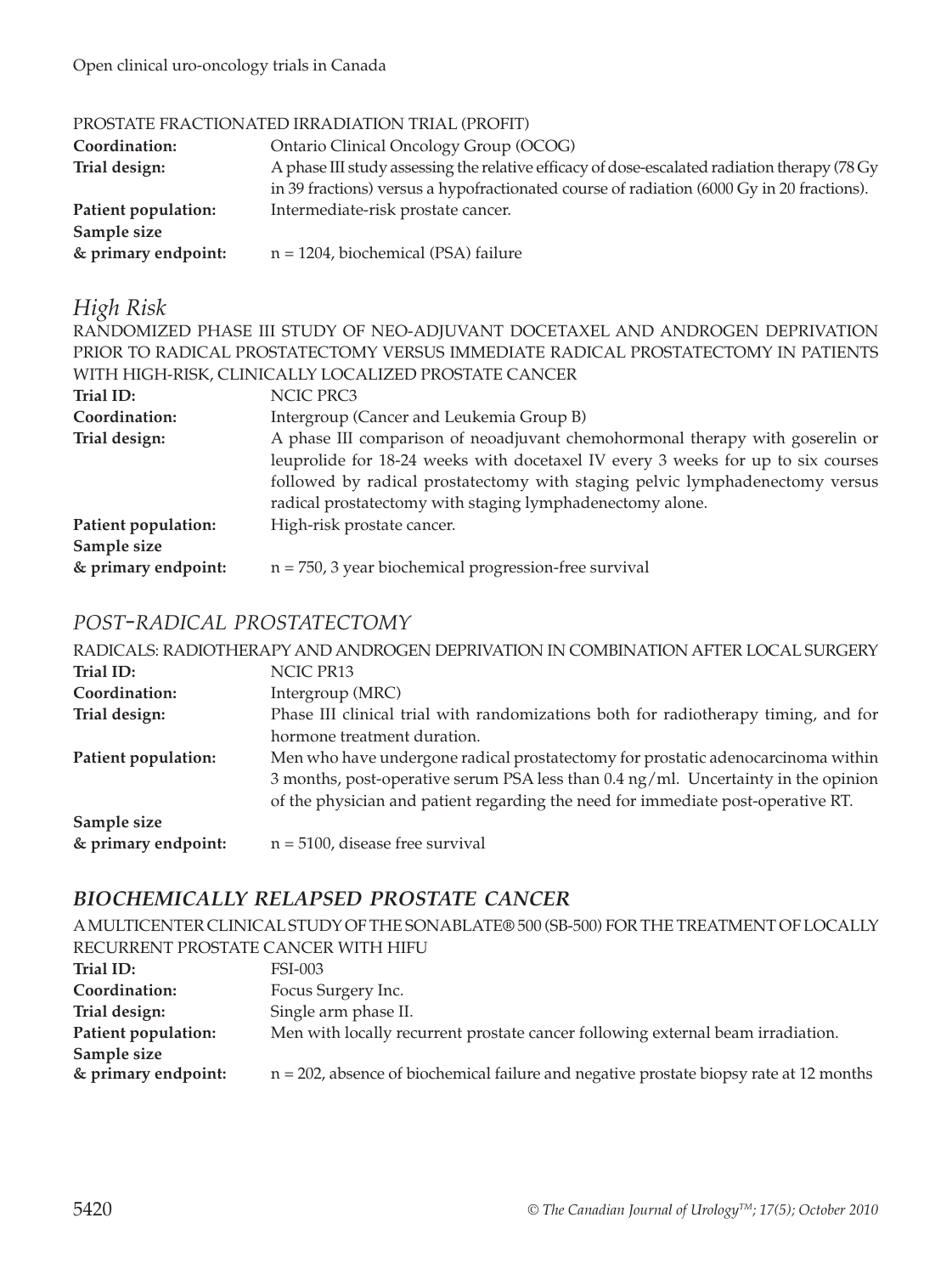#### A PHASE II TRIAL OF SHORT-TERM ANDROGEN DEPRIVATION WITH PELVIC LYMPH NODE OR PROSTATE BED ONLY RADIOTHERAPY (SPPORT) IN PROSTATE CANCER PATIENTS WITH A RISING PSA AFTER RADICAL PROSTATECTOMY

| KADICAL PROSTATECTOMY                                                         |                                                                                             |  |
|-------------------------------------------------------------------------------|---------------------------------------------------------------------------------------------|--|
| Trial ID:                                                                     | <b>RTOG 0534</b>                                                                            |  |
| Coordination:                                                                 | <b>RTOG</b>                                                                                 |  |
| Trial design:                                                                 | Phase II comparing radiotherapy alone to radiotherapy with short-term androgen deprivation. |  |
| Patient population:                                                           | Males who have undergone radical prostatectomy, followed by PSA rise to $> 0.2$ ng/ml.      |  |
| Sample size                                                                   |                                                                                             |  |
| & primary endpoint:                                                           | $n = 1764$ , 5-year freedom from progression                                                |  |
| A STUDY OF ANDROGEN DEPRIVATION WITH LEUPROLIDE, +/- DOCETAXEL FOR CLINICALLY |                                                                                             |  |
| ASYMPTOMATIC PROSTATE CANCER SUBJECTS WITH A RISING PSA                       |                                                                                             |  |
| Trial ID:                                                                     | XRP6976J/3503                                                                               |  |
| Coordination:                                                                 | sanofi-aventis                                                                              |  |
| Trial design:                                                                 | Aphase III comparison of androgen deprivation with or without docetaxel in men with rising  |  |
|                                                                               | PSA followed by radical prostatectomy.                                                      |  |
| Patient population:                                                           | No metastases and PSA doubling time < 9 months                                              |  |
| Sample size                                                                   |                                                                                             |  |
| & primary endpoint:                                                           | $n = 412$ , progression-free survival                                                       |  |

## *METASTATIC PROSTATE CANCER*

A RANDOMIZED, DOUBLE-BLIND, PLACEBO-CONTROLLED PHASE III STUDY OF EARLY VERSUS STANDARD ZOLEDRONIC ACID TO PREVENT SKELETAL RELATED EVENTS IN MEN WITH PROSTATE CANCER METASTATIC TO BONE

| Trial ID:           | NCIC PRC2                                                                                                                         |
|---------------------|-----------------------------------------------------------------------------------------------------------------------------------|
| Coordination:       | Intergroup (Cancer and Leukemia Group B)                                                                                          |
| Trial design:       | A phase III study comparing treatment with zoledronic acid at the time of initiation of                                           |
|                     | androgen deprivation therapy for metastatic prostate cancer to treatment at time of<br>progression to hormone-refractory disease. |
| Patient population: | Metastatic prostate cancer with at least one bone metastasis by radiographic imaging<br>receiving androgen deprivation therapy.   |
| Sample size         |                                                                                                                                   |
| & primary endpoint: | $n = 680$ , time to first skeletal related event                                                                                  |

## *CASTRATE RESISTANT PROSTATE CANCER*

EFFICACY AND SAFETY STUDY OF VANDETANIB (ZD6474) IN COMBINATION WITH BICALUTAMIDE VERSUS BICALUTAMIDE ALONE IN PATIENTS WITH CHEMOTHERAPY NAIVE HORMONE REFRACTORY

| PROSTATE CANCER     |                                                                                   |
|---------------------|-----------------------------------------------------------------------------------|
| Trial ID:           | $OZM-011$                                                                         |
| Coordination:       | British Columbia Cancer Agency                                                    |
| Trial design:       | Single arm phase II                                                               |
| Patient population: | Men with rising PSA despite ADT, no prior chemotherapy, and < 4 weeks exposure to |
|                     | bicalutamide.                                                                     |
| Sample size         |                                                                                   |
| & primary endpoint: | $n = 74$ , PSA response rate                                                      |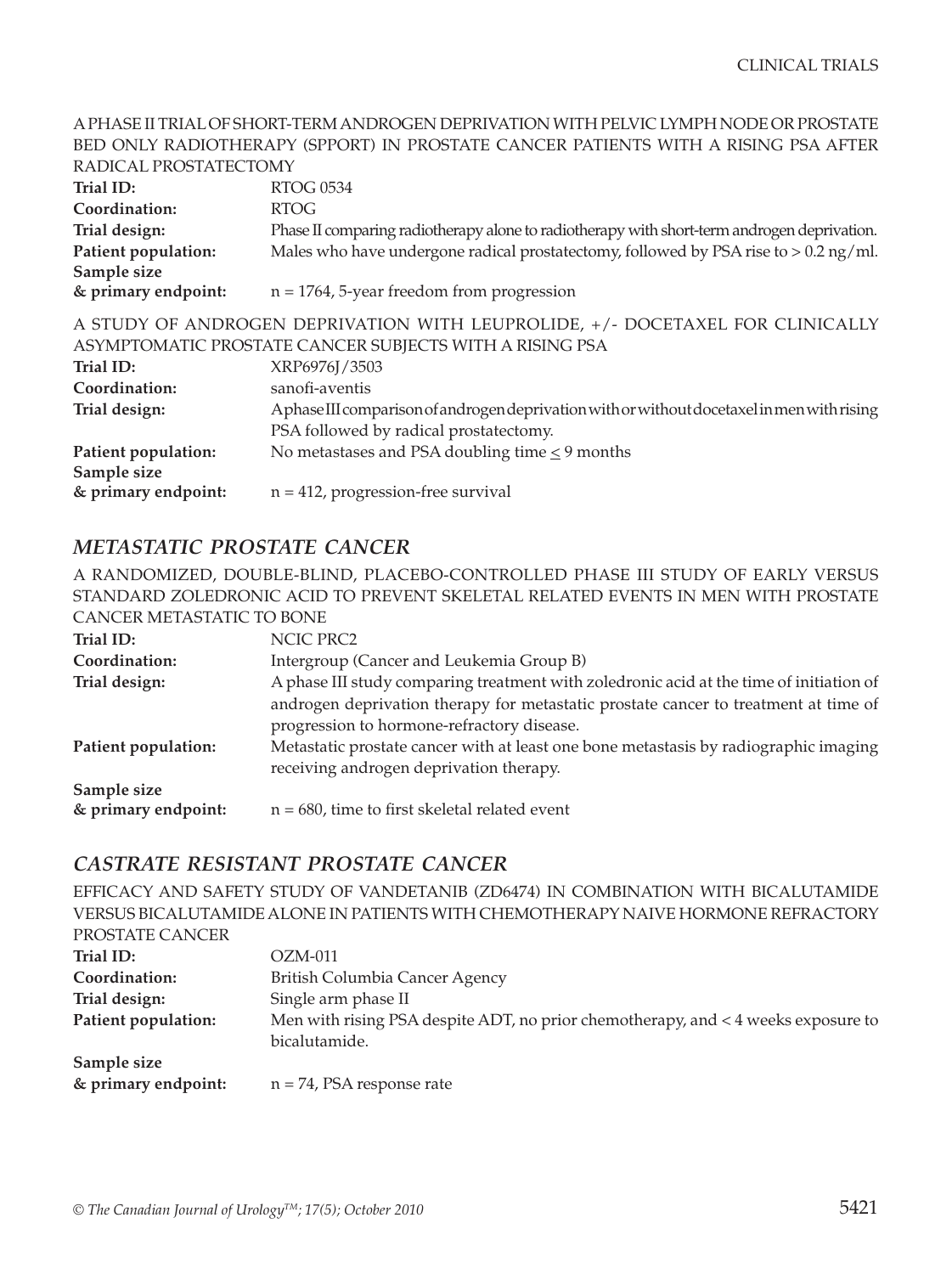#### A PHASE II STUDY OF SB939 IN PATIENTS WITH RECURRENT OR METASTATIC CASTRATION RESISTANT PROSTATE CANCER **Trial ID:** IND.195 **Coordination:** NCIC CTG **Trial design:** Single arm phase II **Patient population:** Men with rising PSA despite ADT and not prior chemotherapy. **Sample size & primary endpoint:** n = 29, PSA response rate and progression-free survival A PHASE III TRIAL OF ZD4054 (ENDOTHELIN A ANTAGONIST) IN NON-METASTATIC HORMONE RESISTANT PROSTATE CANCER **Trial ID: ENTHUSE M0/D4320C00015 Coordination:** AstraZeneca **Trial design:** Placebo controlled phase III randomized Patient population: HRPC with rising PSA after surgical or medical castration but no evidence of metastases. **Sample size & primary endpoint:** n = 1500, progression-free survival A PHASE II STUDY OF GW786034 (PAZOPANIB) WITH OR WITHOUT BICALUTAMIDE IN HORMONE REFRACTORY PROSTATE CANCER **Trial ID:** PHL-058 **Coordination:** Princess Margaret Hospital Phase II Consortium **Trial design:** Open-label randomized 2-stage phase II **Patient population:** Metastatic castration-resistant prostate cancer and no prior chemotherapy. **Sample size & primary endpoint:** n = 74, PSA response rate A PHASE II STUDY OF SU011248 FOR MAINTENACE THERAPY IN HORMONE REFRACTORY PROSTATE CANCER AFTER FIRST LINE CHEMOTHERAPY **Trial ID:** SMART/TBCC-0707001 **Coordination:** Tom Baker Cancer Centre **Trial design:** Phase II. **Patient population:** Patients with HRPC in remission after docetaxel. **Sample size & primary endpoint:** n = 30, progression-free survival A PHASE II STUDY OF MAINTENANCE THERAPY WITH TEMSIROLIMUS IN ANDROGEN-INDEPENDENT PROSTATE CANCER AFTER FIRST LINE CHEMOTHERAPY WITH DOCETAXEL **Trial ID:** OZM-018 **Coordination:** Sunnybrook Health Sciences Centre Odette Cancer Centre **Trial design:** Single arm phase II. **Patient population:** CRPC in remission after docetaxel.

**Sample size** 

**& primary endpoint:** n = 30, time to treatment failure